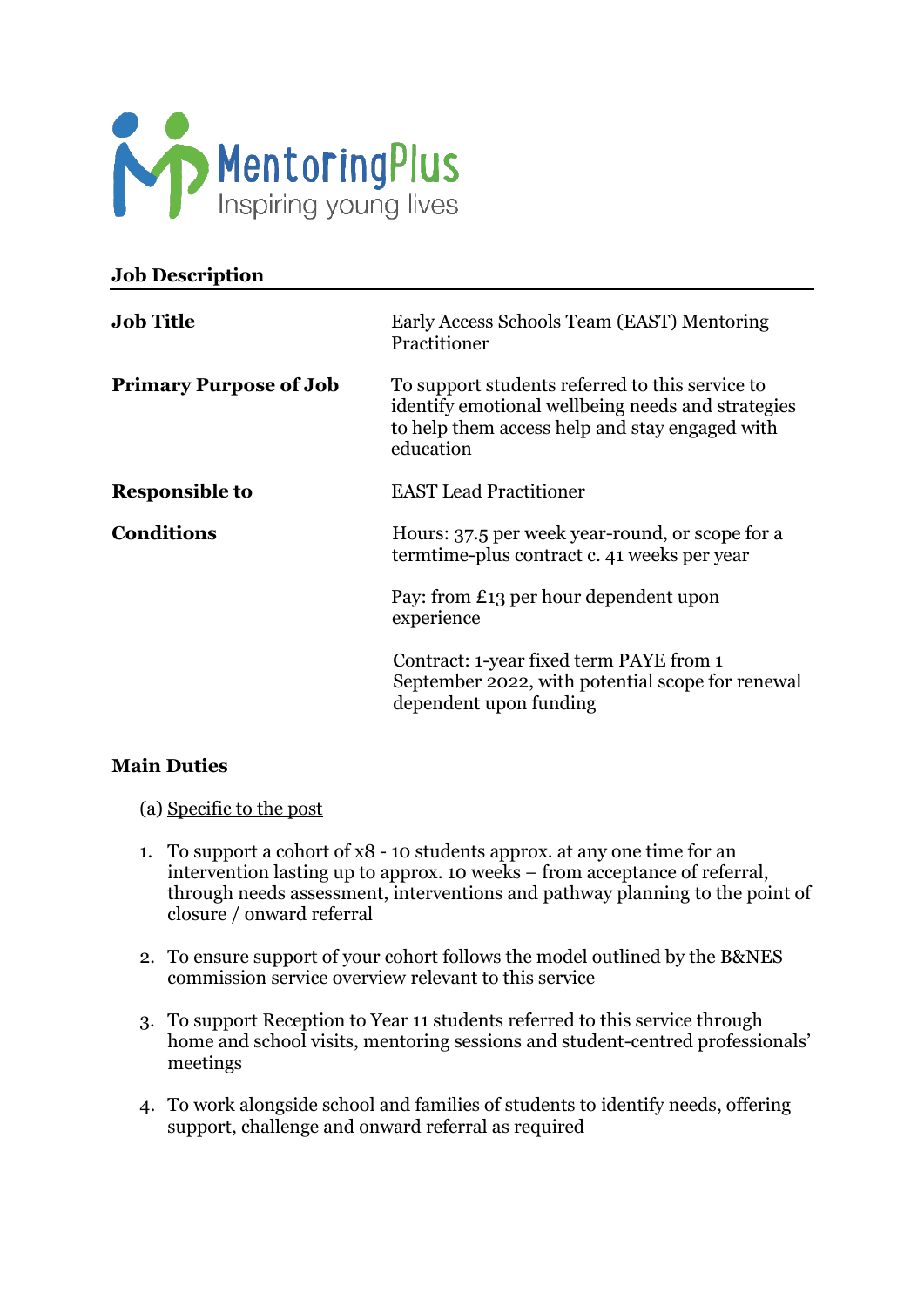- 5. To undertake student assessments, including support planning and risk assessments, in order to create a comprehensive and collaborative pathway plan to share with stakeholders at the end of the intervention
- 6. To work with school staff to enable students to access help and reasonable adjustments within school
- 7. To work with a person-centred focus throughout your engagement, as the first point of contact for referred students, schools and their families
- 8. To provide timely, accurate cohort data and evidence as required by Mentoring Plus and the BANES commission specification, including data enabling schools to be recharged a contribution towards the service
- 9. To collaborate with referrers and community partners to ensure best possible outcomes for your cohort, including internal team members
- 10. To contribute to Early Help Offers, Thrive Assessments and Education & Health Care Plan processes as requested
- 11. To model best practise and personal development, through effective use of supervision, reflective practise sessions and training workshops

#### (b) General responsibilities

- 1. To promote the values, objectives and practise of Mentoring Plus always
- 2. To engage with the wider team and programme of Mentoring Plus for the benefit of this cohort
- 3. To understand, carry out and enforce the policies and procedures of Mentoring Plus as detailed in the Staff Handbook, with an emphasis on child safeguarding
- 4. To help maintain accurate records, develop effective monitoring systems and contribute to verbal and written evaluations.
- 5. To consult and work in partnership with voluntary and statutory agencies
- 6. To promote and encourage the participation and empowerment of young people
- 7. To represent Mentoring Plus at external events where possible, including out of hours (for which TOIL is taken)
- 8. To support fundraising and volunteer recruitment activity for the charity
- 9. To undertake any other duties within the scope of the role.

#### **Person Specification:**

Essential (E) or Desirable (D)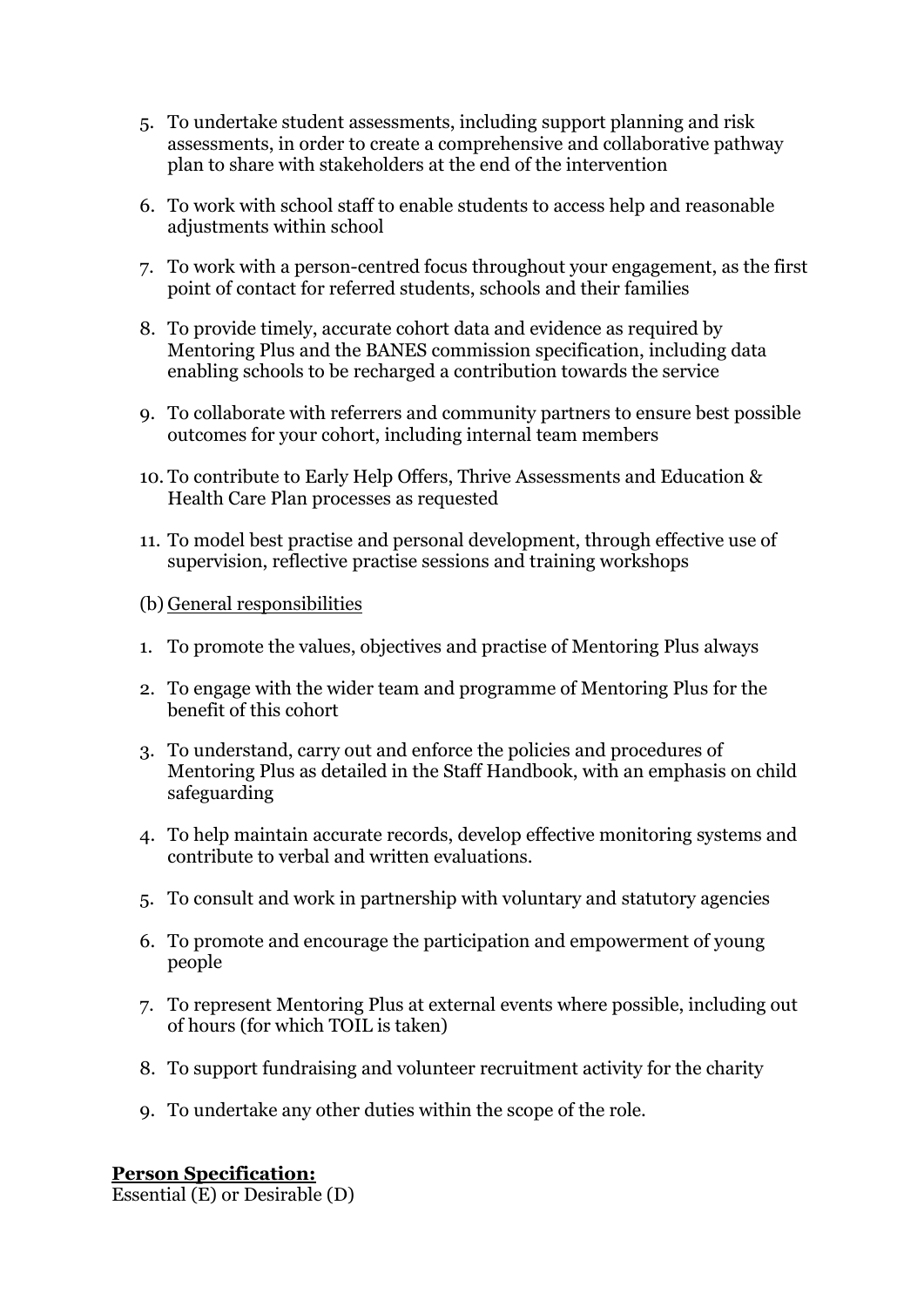# **Qualification / Training**

1.1 Relevant professional qualifications in mental health, youth work, education, social work or other related fields (E) **and/or** Practical training in mentoring, coaching or equivalent models of practice for

empowering children & young people (E)

1.2 Practical training and experience in application of solution focussed practise, restorative processes, Thrive approaches and mindfulness (D)

### **Experience of:**

- 2.1 Supporting primary and / or secondary students facing significant challenges within education (E)
- 2.2 Delivering engaging one to one intervention for primary and / or secondary school students (E)
- 2.3 Achieving positive outcomes for students through collaborating with and positively challenging school staff and families (E)
- 2.4 Supporting child protection / safeguarding issues (E)
- 2.5 Undertaking student assessments, support planning, risk assessments, reviews and exit planning (D)
- 2.6 Enabling service-user involvement and participation within an organisation (D)
- 2.7 Collaborating with community partners to improve outcomes for students (D)
- 2.8 Managing a significant cohort of diverse students (D)
- 2.9 Supporting students in a multi-agency processes including school reviews (D)

### **Knowledge of:**

- 3.1 Pastoral care and related systems within schools (E)
- 3.2 Structuring one to one interventions that respond to the diverse needs and interests of students (E)
- 3.3 Needs and concerns of students experiencing a range of mental wellbeing difficulties and related risk factors and vulnerabilities (E)
- 3.4 Practical knowledge of safeguarding and child protection (E)
- 3.5 Good working knowledge of using data management systems and MS Office applications (E)